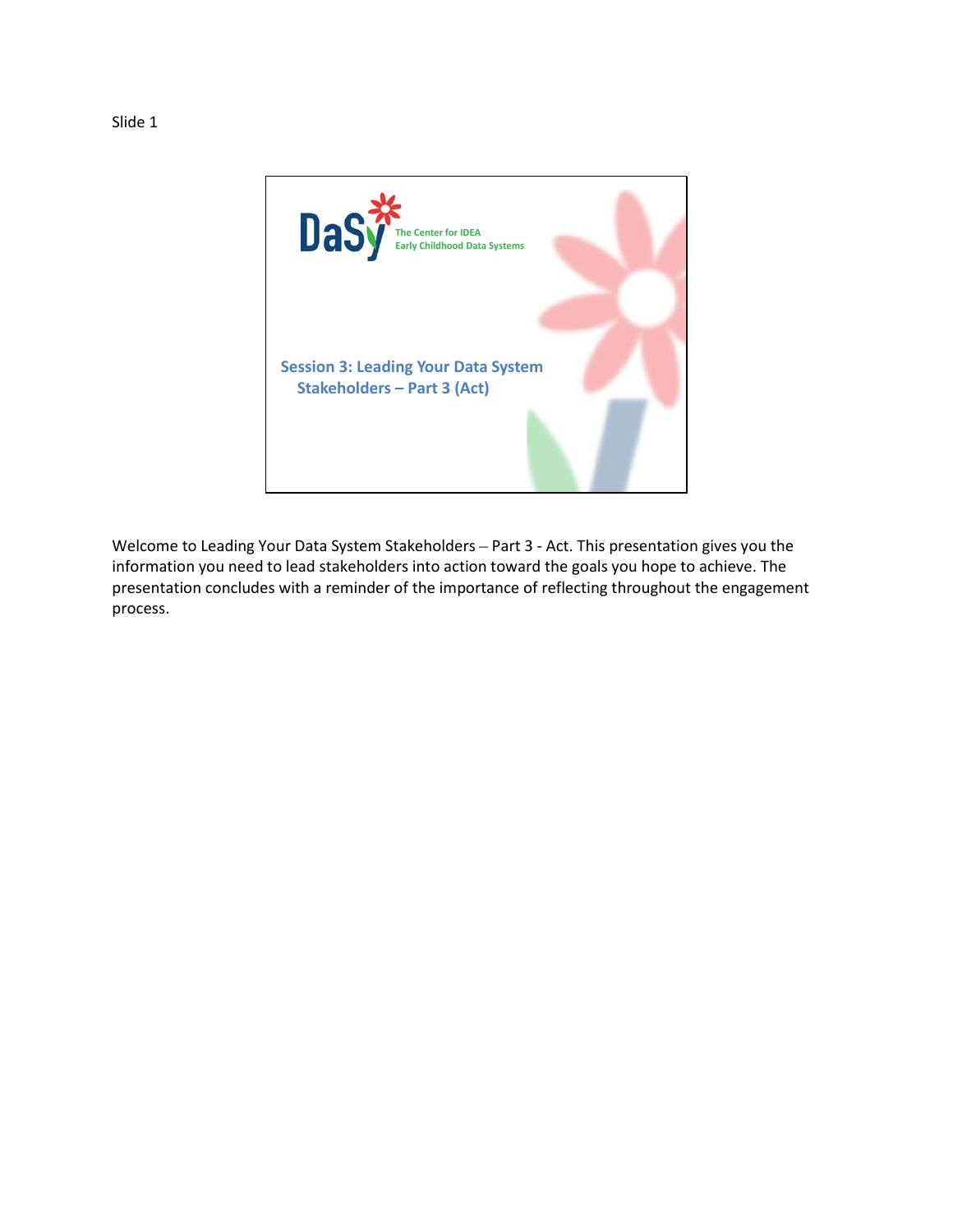

Consistent and responsive leadership is essential in the Act stage of the stakeholder engagement process. During this stage, you lead active, collaborative stakeholders, either through a formal process or using informal methods of gathering input. Your stakeholders are informed and prepared for the work ahead. You actively support the process and focus on addressing stakeholders' information needs, balancing perspectives, and promoting equal participation among all stakeholders.

Let's take a more in depth look at what happens during the Act Stage.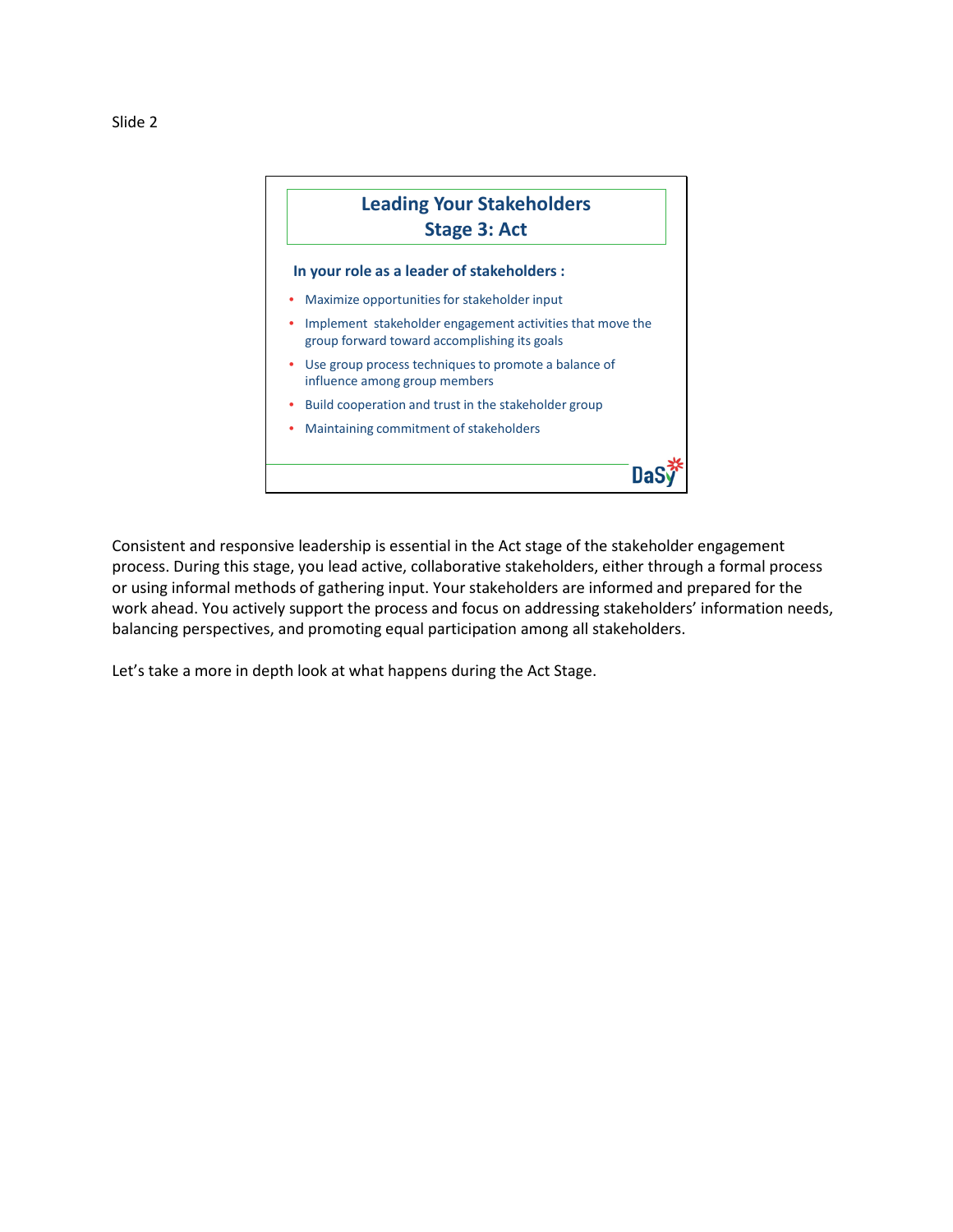

Knowing your stakeholders and the work at hand allows you to tailor the requests that you make of each person. Using multiple methods of communication and meeting, and considering both the formal and informal ways to engage stakeholders, create more opportunities for stakeholder input than you get through meeting alone.

Remember, not all stakeholders need to be involved through an entire process. Stakeholders with specialized experience or knowledge may be asked to participate for a limited time or through less formal means.

As the leader, you are tasked with matching the resources and the knowledge of the stakeholders to provide you with the information and input you need. Today's world provides multiple technological options. Carefully consider using technology to gather input from your stakeholders.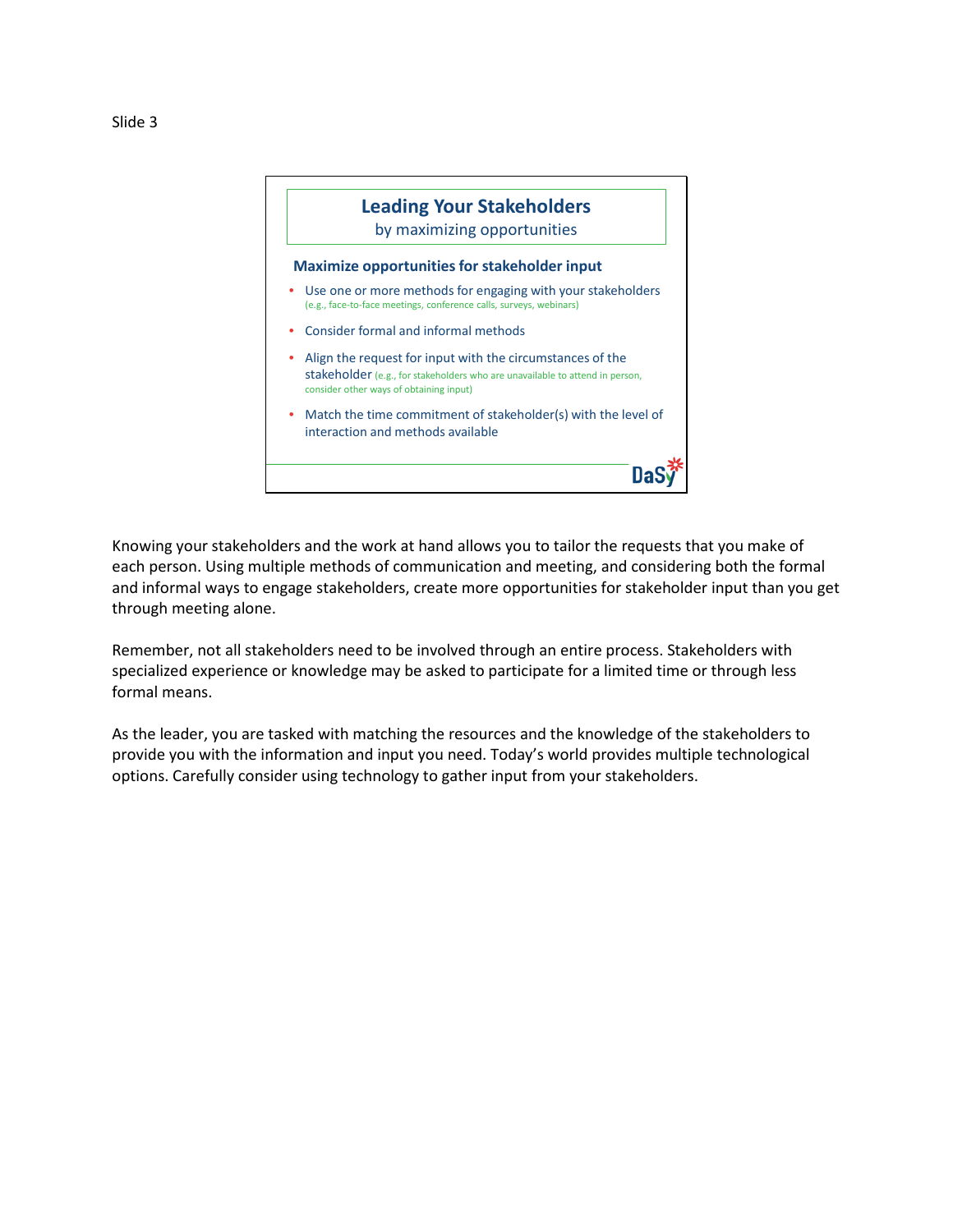

Continued buy-in is essential for stakeholders to see how their input is used to support the goal. This includes communicating changes and the rationale for all decisions. Always seek feedback and comments on the work and be transparent in your communication and process. When you follow a formal stakeholder engagement format, use effective group processes to ensure that each person has an opportunity to provide input. This includes variations on large group, small group, and roundtable discussions, and other methods for engaging people in long meetings.

Less formal stakeholder engagement processes may include group emails, small meetings, focus groups, and the use of web-based tools where people discuss, comment, exchange ideas, and provide input. This use of technology minimizes the need for everyone to meet face-to-face, requires less time, and results in equally valid feedback. Regardless of the ways in which you engage stakeholders, it helps for them to know that all their feedback was considered even if final decisions differ from their input.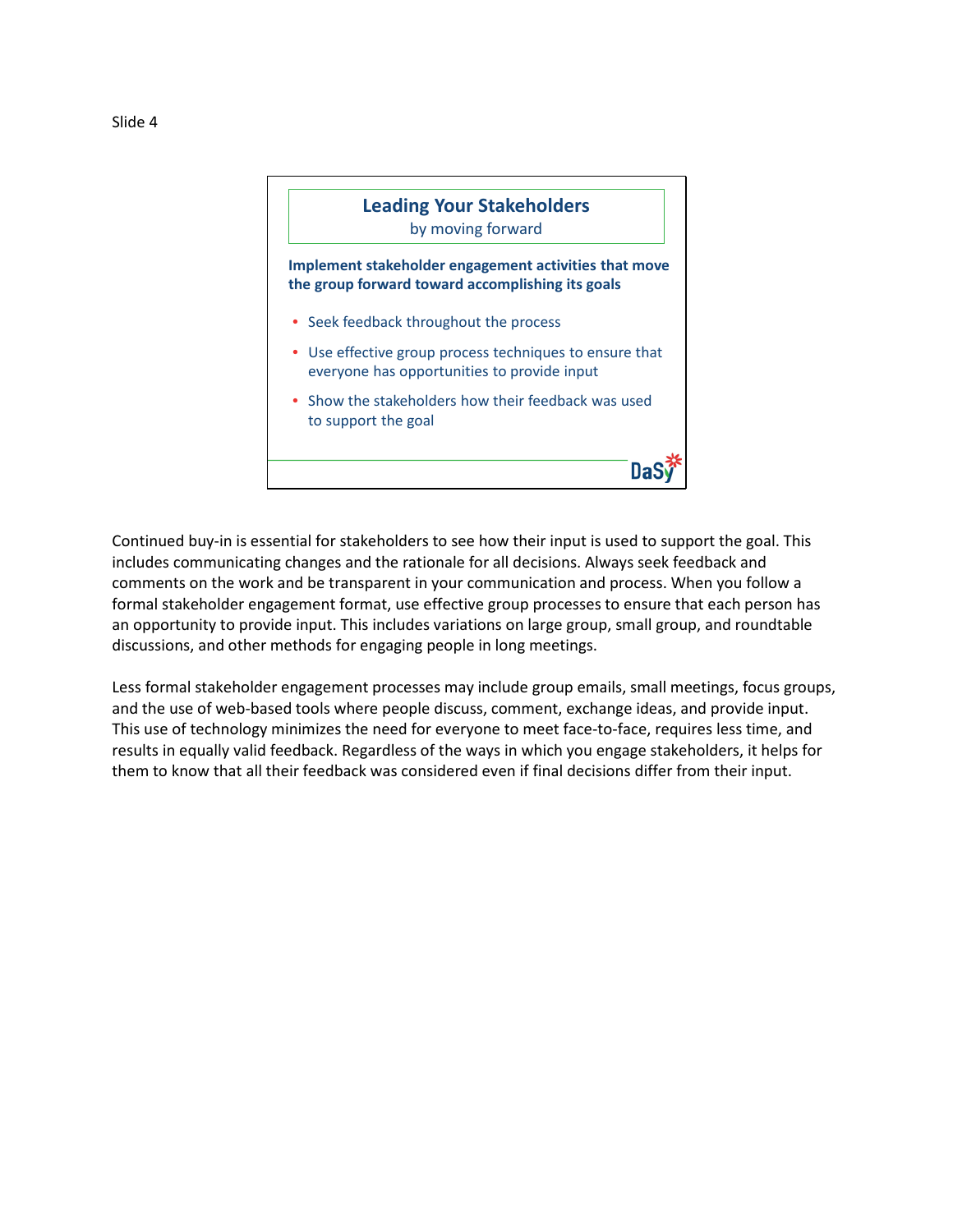



When meeting or talking with multiple stakeholders at one time, group process techniques balance the influence of any one member of a group. These techniques also establish the potential for everyone to contribute to achieving the group's objectives. Make sure you communicate the importance of working collaboratively in group situations to achieve determined goals and objectives. Take time to listen to your stakeholder partners and identify patterns and contexts of interactions among the group.

One way to facilitate group meetings effectively is to discuss the value of sharing both relevant successes and challenges. Establish a culture of exchanging evidence-based resources to inform the collaborative work. Seek and listen to the expertise and experience of your stakeholders. A commitment to listening carefully to each stakeholder's experiences, ideas, and concerns is essential to positive group interactions.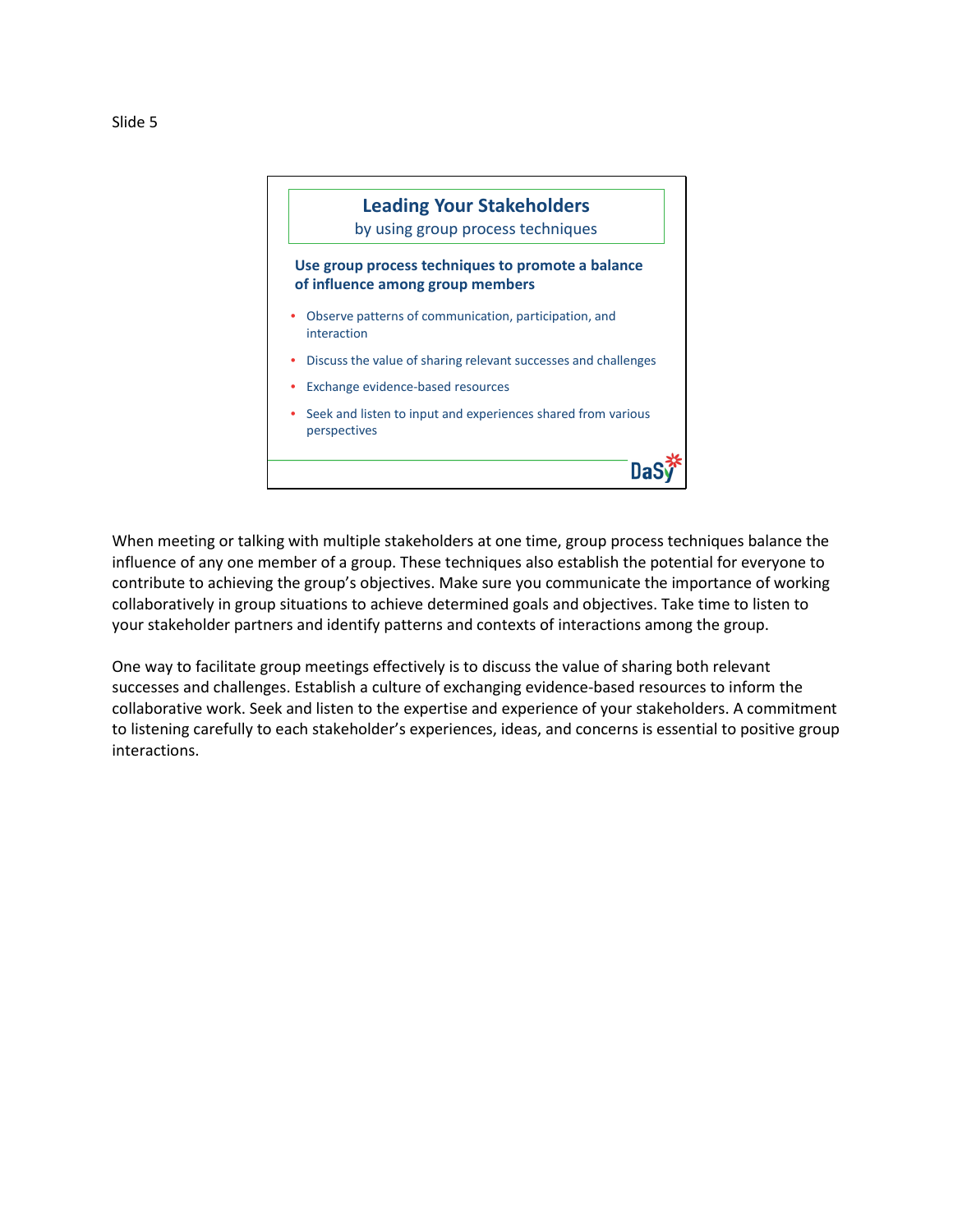



When engaging people in less formal ways, pay attention to the balance of input that you get in the same way you would if you were in the same room together. Make an effort to elicit additional feedback from stakeholders who are less vocal and reiterate the importance of their input. It can be especially challenging to keep people engaged and feeling that their input is relevant when less formal mechanisms are used. Be prepared to connect with people individually through calls, emails, and meetings to get their individual input. Continue to be transparent in your communication, and be sure to think through how you will communicate to others what individuals share, and how you will incorporate and use feedback received through individual conversations, emails, or phone calls.

Be thoughtful and specific about communication from stakeholders that is received through less formal means. It might be helpful to consider how you will document and share the input, with whom and when, thinking about the principles of stakeholder engagement as you create a plan. Remember that plans don't have to be formal. But, careful, planned, consistent, transparent, and cooperative approaches benefit your overall work.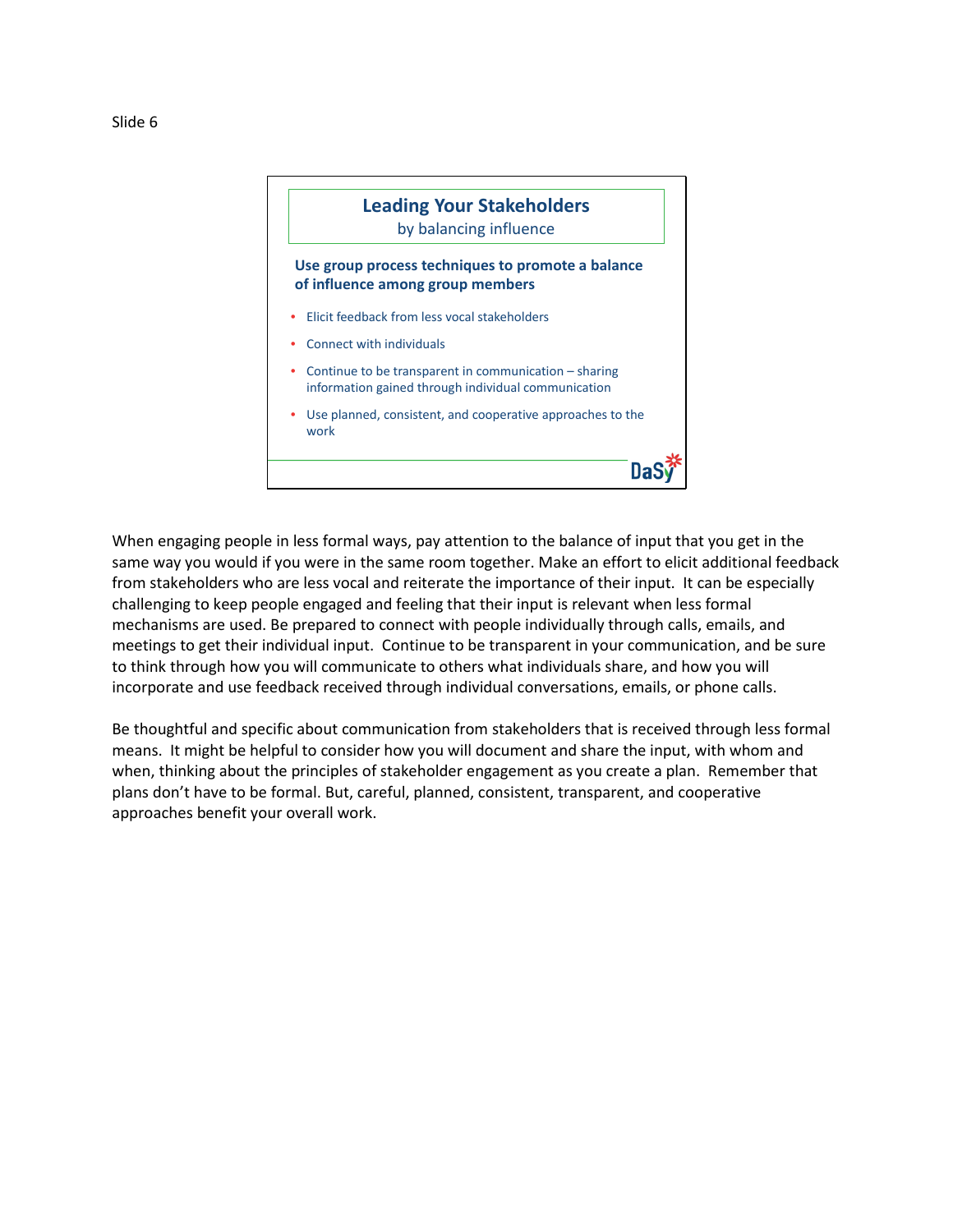



Promoting active stakeholder engagement requires you to focus on cooperation and trust among group members. As the leader of the work, your role is to create an atmosphere that supports the open exchange of ideas among stakeholders. Use effective facilitation techniques, and above all, listen to all perspectives, encouraging stakeholders to do the same. Emphasize that all ideas are welcome, and work through conflict respectfully as soon as possible. This creates the cooperation and trust needed in your stakeholder group.

You can also support cooperation and trust by identifying and attending to all stakeholders within the group. Think creatively about how you and stakeholders might work to address the needs within the group.

Revisit the vision and purpose of the work, both on your own and with your stakeholders, to continue to move forward toward the stated goals and objectives. This is particularly helpful in situations where cohesion and collaboration need to be strengthened between you and your stakeholders, as well as among stakeholders themselves.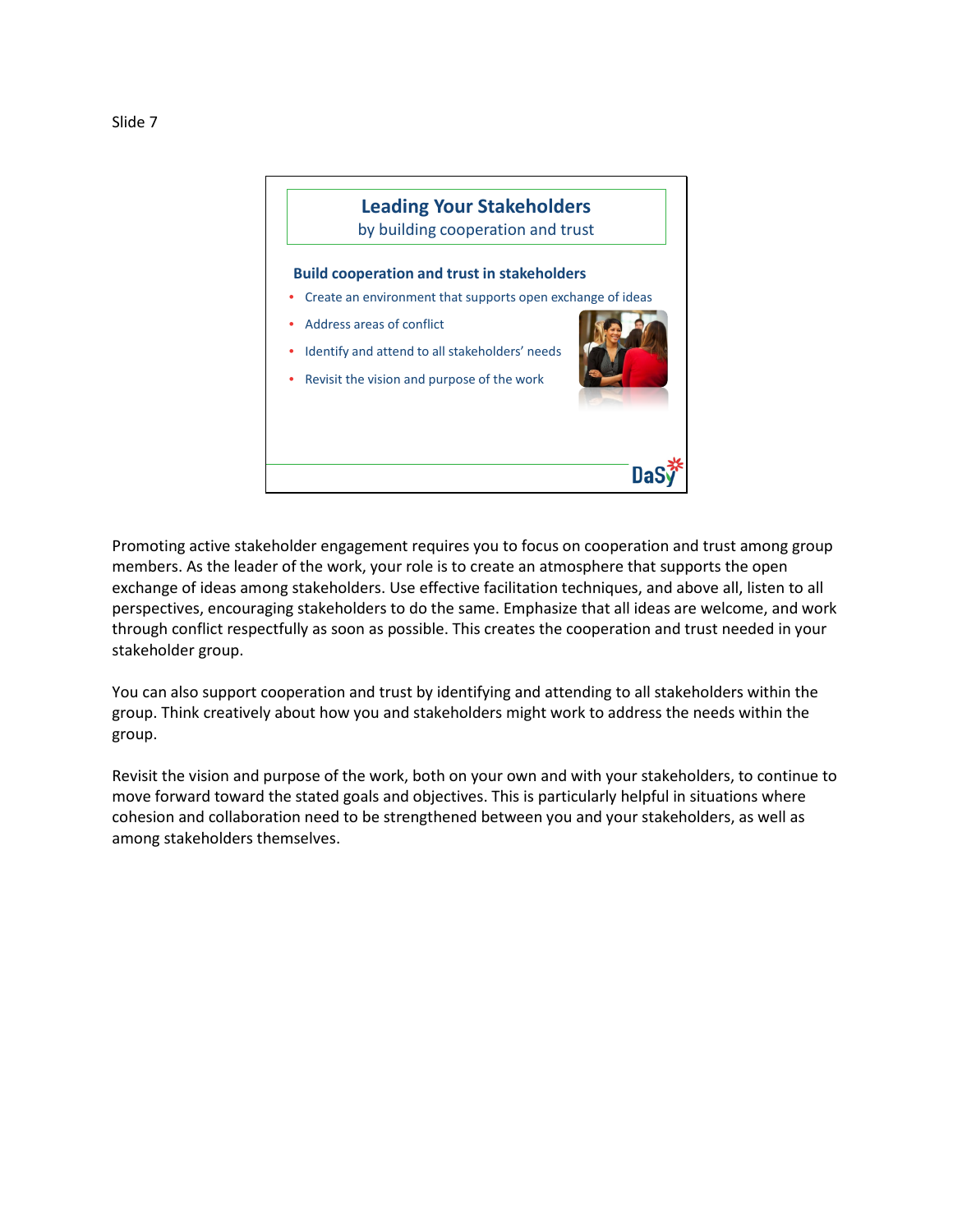

Your data system work may span several months or even years. Consequently, you may be working with your stakeholders over an extended period of time. As the work progresses, stakeholders may need reminders of the importance of remaining committed to the cause. This includes highlighting the benefits gained from achieving the outcomes the group set out to achieve when they started the work.

It is important for you to articulate to stakeholders that their input is needed and valued. Continually, seek information from your stakeholders throughout the engagement process, and subsequently incorporate that feedback into your decision-making. This facilitates your own ability to serve as an effective leader of the initiative. As the leader, communicate with your stakeholders regularly enough that they understand the commitment and their role in the work, as well as the status of the work, so they are motivated to continue.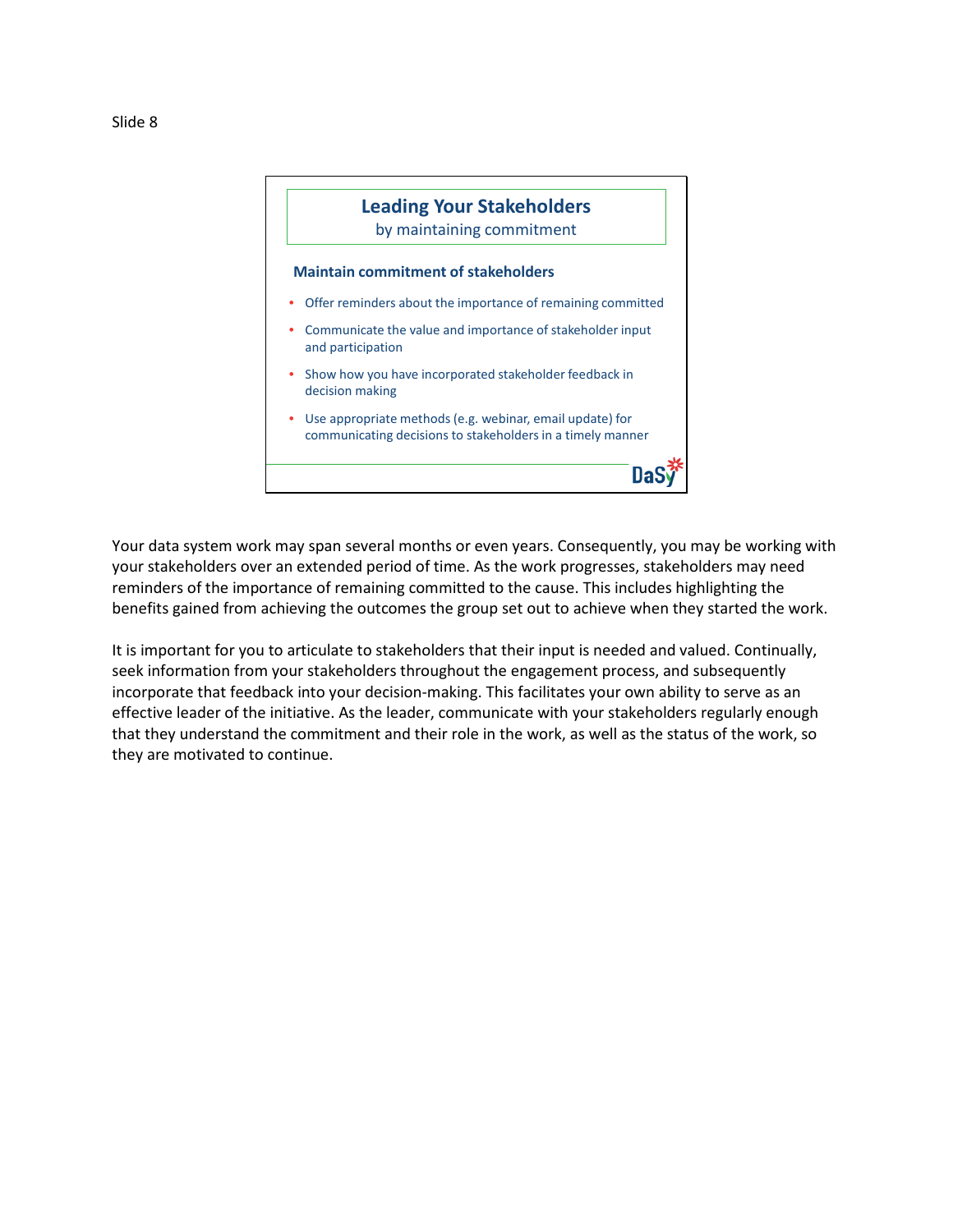

When leading stakeholders, ongoing reflection is critical. Reflection is the vehicle for determining if the process is moving forward. The purpose of reflection is to identify areas of needed improvement and strategies for addressing those areas in a timely and effective manner. This keeps the work moving forward in a positive direction, rather than waiting until problems cause roadblocks and stall momentum. Use all methods at your disposal, formal and informal, to collect the information you need throughout all stages of stakeholder engagement. This is your opportunity to gather input from stakeholders to see what is and is not working for them. Explore questions about the amount and quality of the stakeholder engagement. Reflecting on what you learn helps identify whether your leadership effort needs improvement to promote more effective stakeholder engagement.